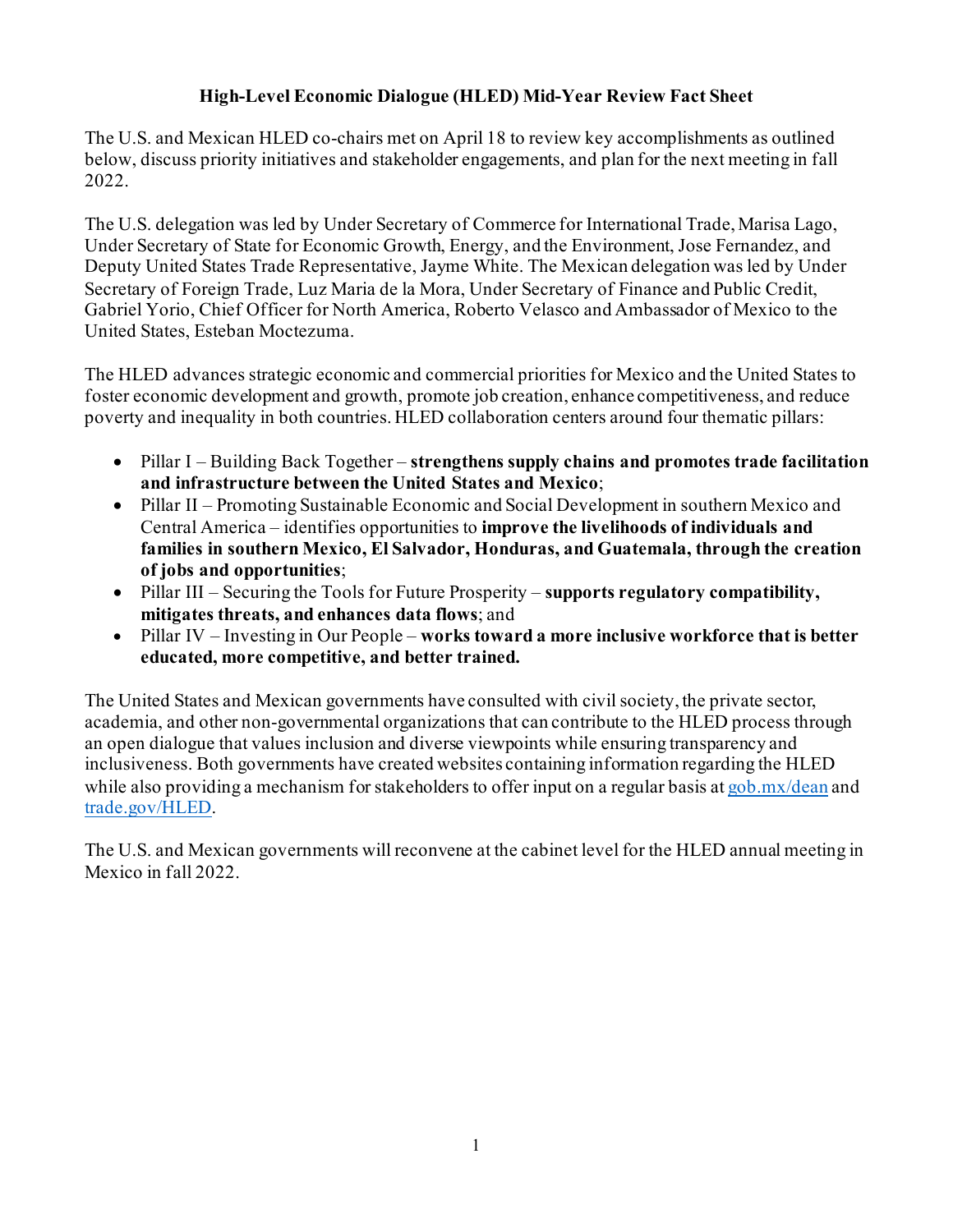# **U.S. Mexico High Level Economic Dialogue Mid-Year Review**

## **List of Accomplishments**

### **Pillar I: Building Back Together**

The United States and Mexico seek to improve the regional business environment and strengthen the resilience of U.S.-Mexico supply chains in an environment informed by the pandemic.

#### *Strengthening Supply Chains and Coordinating Supply Chain Management in a Crisis*

The United States and Mexico established a Supply Chain Working Group that agreed to collaborate on the U.S.-Mexico semiconductor and ICT supply chain ecosystems and to consider other areas of opportunity.

- The Supply Chain Working Group conducted domestic and joint stakeholder outreach events to better understand the opportunities and challenges in the U.S.-Mexico semiconductor supply chain.
- The Mexican Ministry of Economy signed a Memorandum of Understanding with leading technology companies and manufacturersto facilitate emerging technologies and workforce development in Mexico.
- Mexico partnered with the Inter-American Development Bank to produce a semiconductor supply chain mapping report.

### *United States-Mexico Cooperation on Environmental Technologies*

- Both governments are seeking to utilize advanced technologies to improve environmental conditions and human health by addressing transboundary pollutants, while promoting economic growth in Mexico and the United States.
- The Department of Commerce led a virtual Environmental Technologies Trade Mission to Mexico where U.S. participants were introduced to Mexican government service providers, end users, and prospective partners to provide advanced technologies and to improve environmental conditions and human health by addressing transboundary pollutants, while promoting economic growth in Mexico and the United States.

### *Enhancing Border Conditions to Facilitate Lawful Trade and Travel*

- The U.S. and Mexican governments agreed to continue work to align each country's Authorized Economic Operator Programs, and to evaluate the expansion of the Unified Cargo Processing program, with an eye toward enhancing U.S.-Mexican economic competitiveness.
- The two governments agreed to continue collaborating on key areas of shared interest through the 21st Century Border Management Process, a binational initiative to strengthen efficiencies for legitimate trade and travel, modernize our border infrastructure by prioritizing projects and technology, promote public safety, and combat transnational crime.

### *Trade Facilitation Partnership for Medical Devices*

- Both governments are seeking to improve access to medical devices and supplies for public health emergencies.
- The Federal Commission for the Protection against Sanitary Risk (COFEPRIS), Mexico's sanitary agency, and the United States Agency for International Development (USAID) agreed to implement the Medical Device Regulatory Convergence (MDRC) project, a public-private initiative that aims to more effectively deploy critical medical equipment in times of crisis by aligning regulations, including emergency use authorization procedures.
	- o Under the agreement, the United States and Mexico hosted a series of four webinars designed to improve the regulatory process for medical devices and their implementation in the medical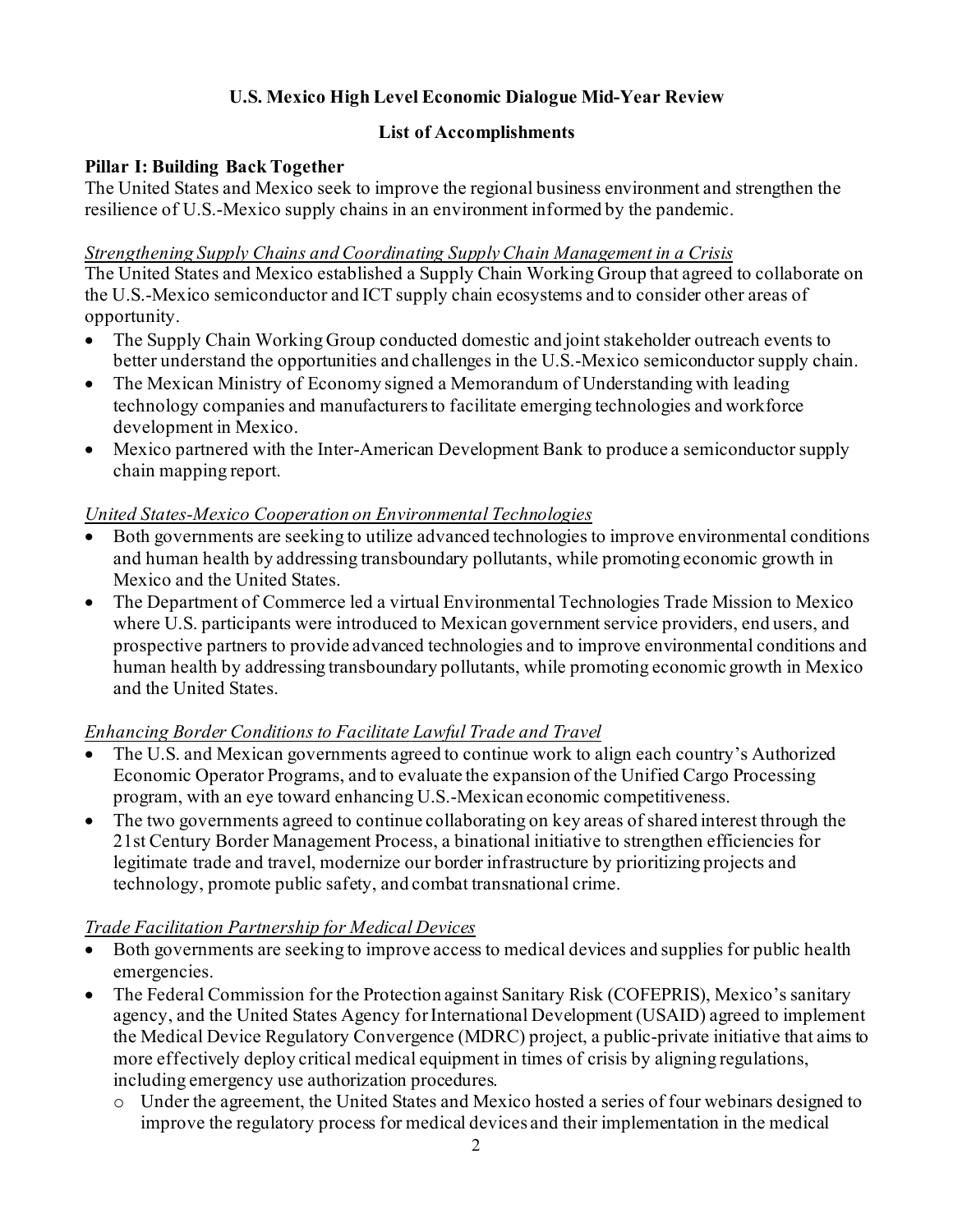device sector. The webinars covered: international commitments; good regulatory practices under the international and local scope of medical devices; regulatory processes in Mexico; and challenges and opportunities for regulatory convergence in the medical devices sector.

o On March 24, COFEPRIS, USAID, and the Medical Device Regulatory Convergence project's implementing partners assessed the project's progress and approved the 2022 workplan. Under the MDRC's workplan, COFEPRIS agreed to participate in a series of technical workshops with other regulatory agencies from countries around the hemisphere.

## **Pillar II: Promoting Sustainable Economic and Social Development in Southern Mexico and Central America**

The United States and Mexico are cooperating to improve livelihoods through the creation of jobs and opportunities in El Salvador, Honduras, Guatemala, and southern Mexico by increasing trade potential and spurring investment.

## *Mexico and U.S. Partnership to Address the Root Causes of Irregular Migration in Southern Mexico and Northern Central America*

- Both governments are working to increase technical cooperation between their respective development agencies, promotion of value chains, and rural development.
- Under a Memorandum of Understanding and action plan, USAID and the Mexican Agency for International Development Cooperation (AMEXCID) announced work on a new collaborative framework called "Sowing Opportunities" (Sembrando Oportunidades). Under this framework:
	- o AMEXCID is referring participants from Mexico's "Youth Building the Future" program (Jóvenes Construyendo el Futuro) in El Salvador to a USAID program with the International Organization for Migration that enhances skills and provides opportunities at home for young people through long-term training.
	- o Under the framework's agricultural program, AMEXCID is conducting inventories of its "Sowing Life" (Sembrando Vida) participants in El Salvador and Honduras to receive USAID training to meet higher product quality standards and to be integrated into food distribution supply chains in El Salvador and Honduras.
- USAID has begun the procurement processes for two new programs.
	- o The Southern Mexico Generating Employment and Sustainability (SURGES) program will promote investment, create jobs, and increase incomes in priority value chains (coffee, cacao, eco-tourism, sustainable livestock) in southern Mexico using a market-based approach that leverages private and public sector investments to improve competitiveness, generate employment, and encourage sustainable and climate-friendly practices.This program will be awarded in August 2022.
	- o The Alliance for Root Causes and Opportunities (ARCO) is a jointly designed program to support the implementation of *Sembrando Oportunidades*. A request for proposals was recently released for bidders with a selection to be jointly made by USAID and AMEXCID.

## **Pillar III: Securing the Tools for Future Prosperity**

The United States and Mexico are working to support regulatory compatibility and risk mitigation on issues related to information and communication technologies, networks, cybersecurity, telecom, and infrastructure, among others.

### *Strengthening Cybersecurity Cooperation*